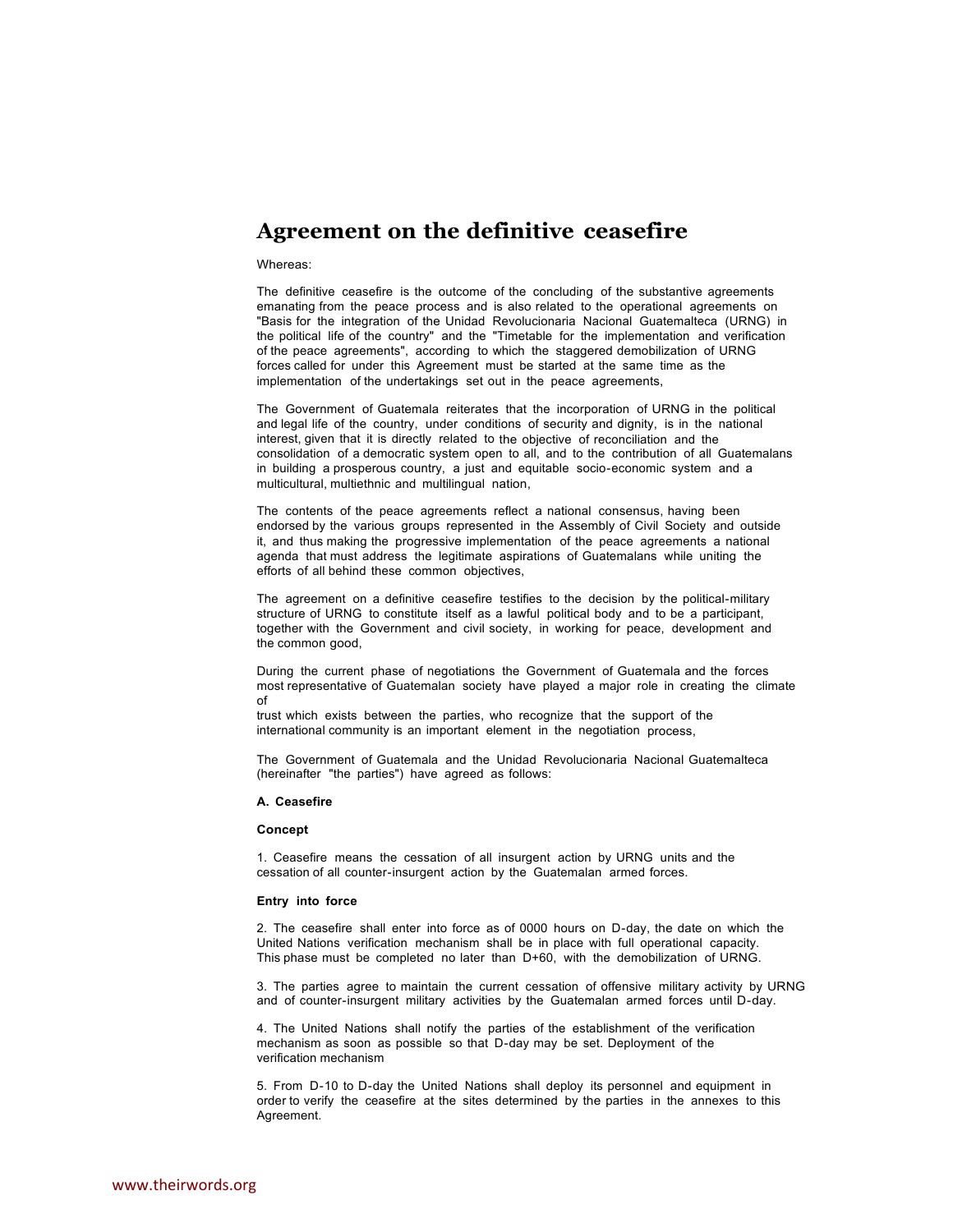#### **Verification sites**

6. For purposes of verification, during the period of the ceasefire, representatives of the United Nations shall be present in the military units of the Guatemalan armed forces designated in annex C and at the URNG assembly points specified in annex A to this Agreement.

### **Ban on political propaganda**

7. During troop movements and once at the assembly points, the assembled forces may not engage in any propaganda or political activities beyond the assembly points.

#### **B. Separation of forces**

#### **Concepts**

8. Redeployment of Guatemalan armed forces units: withdrawal means the establishment of spaces in which there is no Guatemalan armed forces presence of any kind. These spaces are to ensure safety and logistical support for URNG in order to facilitate verification by the United Nations.

9. Assembly and disarming of URNG members: assembly of URNG members shall take place at the points specified by the parties. Their size shall be determined by the number of URNG members to be assembled and shall be sufficient to allow for temporary residence in adequate conditions.

#### **Separation distance**

10. Once the assembly points for members of URNG have been agreed upon and the military units of the Guatemalan armed forces referred to in annex C have been redeployed, the minimum distance between the units and the assembly points shall be 6 kilometres, in order to ensure that the operation proceeds without incident. The URNG assembly points shall be located preferably no less than 20 kilometres from the border.

#### **Security zone**

11. A security zone having a radius of 6 kilometres shall be established around each assembly point in which no units of the Guatemalan armed forces, Volunteer Civil Defence Committees (CVDC) or members of URNG may be present.

12. Only United Nations verification units may have access to these zones. Police activities may be carried out subject to coordination with the United Nations verification authority.

#### **Coordination zone**

13. A coordination zone extending a further 6 kilometres shall be established around each security zone. Movement by military units of the Guatemalan armed forces and CVDCs must be coordinated in advance with the United Nations verification authority.

#### **Establishment of assembly points and transit routes**

14. Assembly points and transit routes are listed in the following annexes to this

Agreement: (a) Annex A: Assembly points for URNG units; (b) Annex B: Transit routes by

### which URNG

units are to travel to the assembly points; (c) Annex C: Redeployment and location of Guatemalan armed forces military units subject to verification.

### **Information concerning troops and weapons**

15. URNG shall provide the United Nations with detailed information on the number of troops, lists of names, inventories of weapons, explosives and mines, and all other necessary information concerning the existence of minefields, munitions and other military equipment, both in their possession and in storage. The Guatemalan armed forces shall likewise provide updated information on the number of troops in the units to be redeployed

which are identified in annex C. Both parties shall transmit this information to the verification authority no later than D+15.

16. The parties agree to transmit to the verification authority within the time agreed with both of them any additional information required by the authority.

#### **Start of redeployment**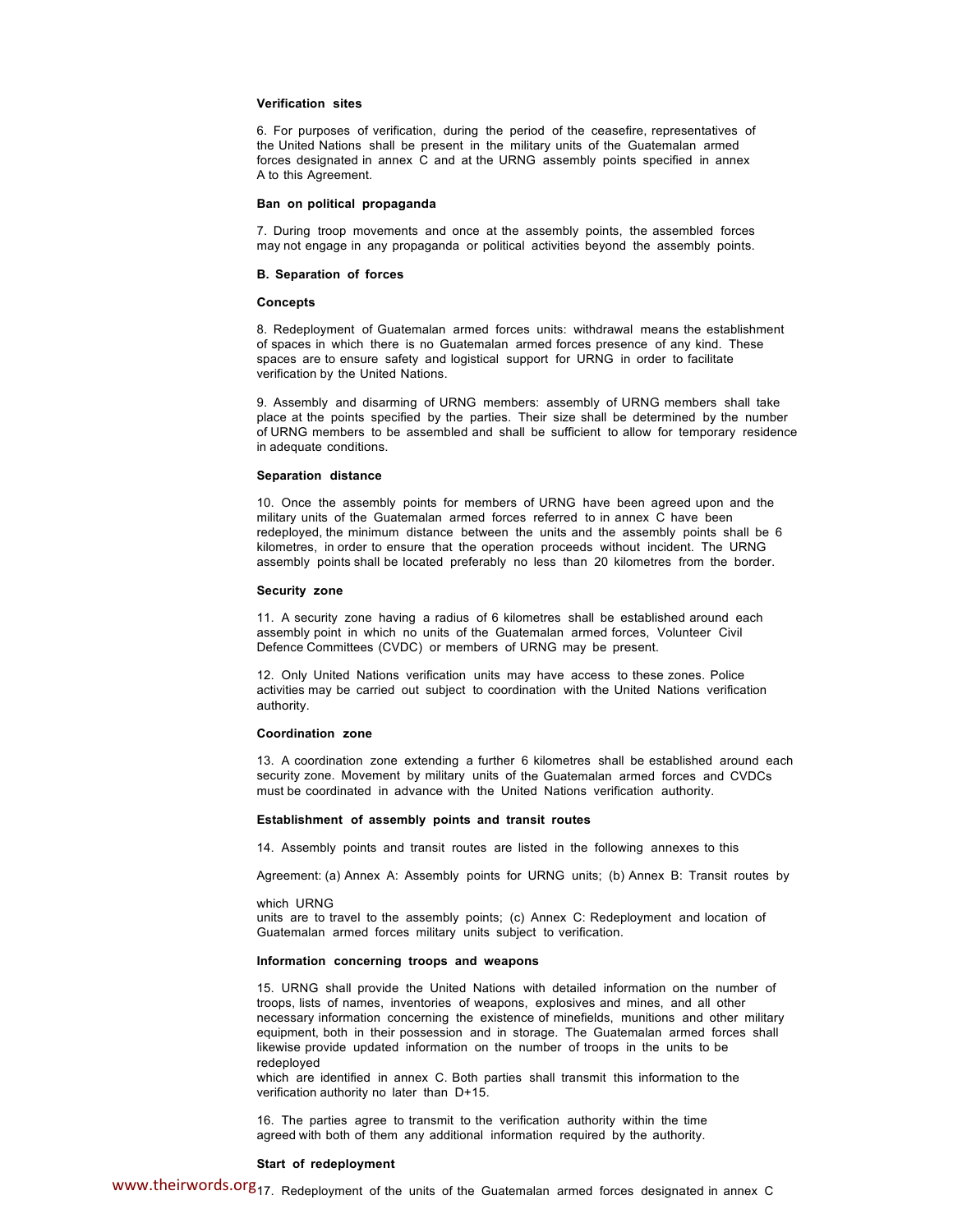shall begin on D+2 and shall continue until D+10, or earlier, if possible.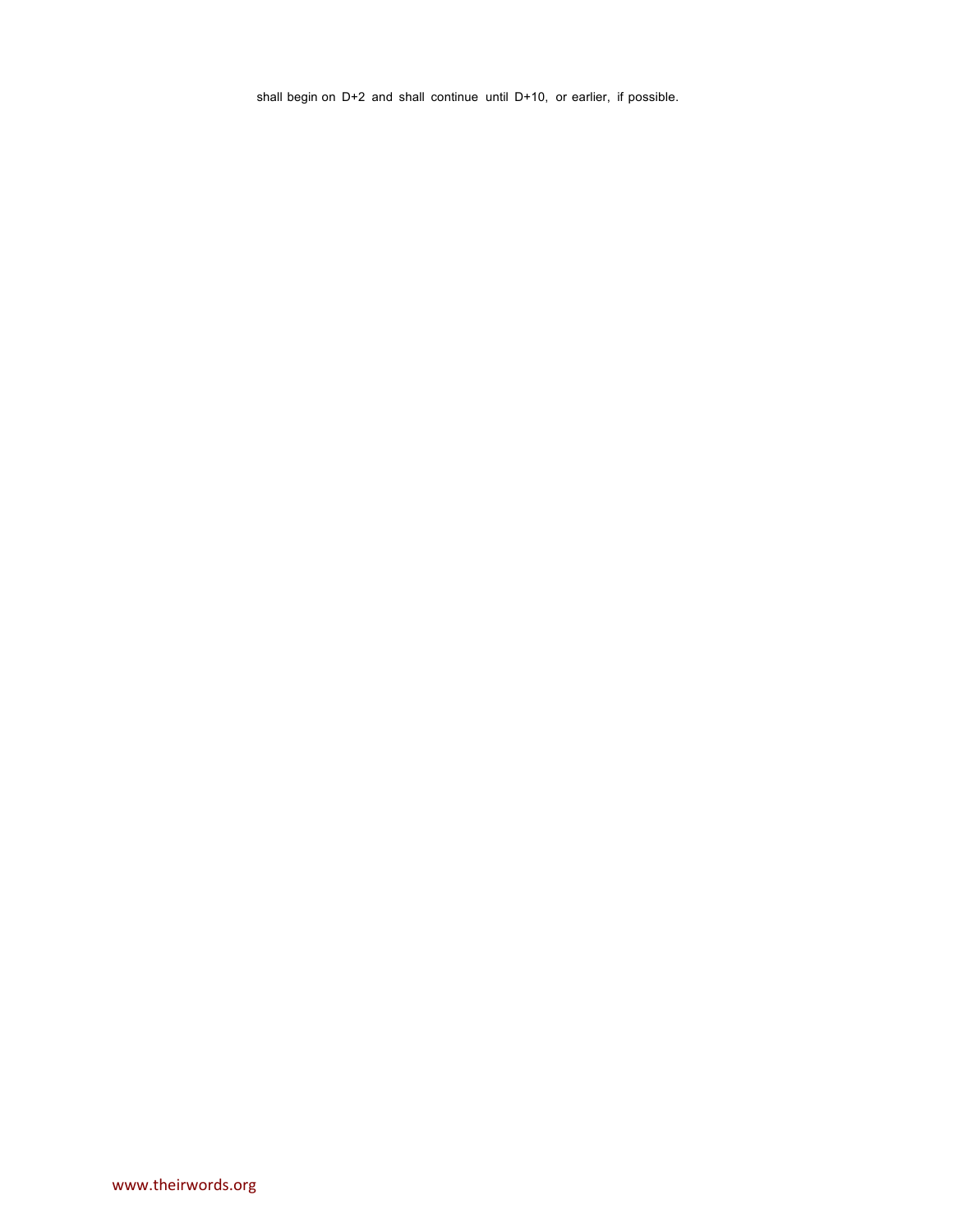18. URNG troops shall begin to move towards the assembly points designated in annex A from D+11 to D+21 or earlier, if possible. They shall be accompanied in this move by the verification mission.

19. The Parties shall communicate to the United Nations verification authority no later than D-10 the full programme for the moves of their respective forces (composition, route to be taken, when the move is to begin and any other information needed to complete the verification).

#### **Troops to be assembled**

20. The troops to be assembled by URNG are as follows:

(a) Members of the various guerrilla fronts or their equivalent in each URNG organization, having command, policy, security, intelligence, logistic, medical service, permanent force and minor unit structures;

(b) Armed elements organized into groups known as local, resistance guerrilla forces and similar groups in each URNG organization, which have been established to provide combat support;

(c) Armed elements organized into groups operating in the urban and suburban fronts of the various URNG organizations.

# **Restrictions on assembled URNG troops**

21. Assembled URNG elements undertake not to leave the assembly points without the consent and verification of the United Nations. They may do so if they are unarmed and accompanied by verification representatives in coordination with the Government of Guatemala, in the cases provided for in the following subparagraphs:

(a) Medical treatment; (b) To hand over clandestine stores of arms, munitions and equipment located anywhere; (c) To point out areas where there are minefields; (d) For any other humanitarian purpose, whether individual or collective; (e) To conduct consultations with

other assembly points or working groups.

#### **Verification of military units of the Guatemalan armed forces designated in annex C**

22. The military units of the Guatemalan armed forces designated in annex C of this document shall be subject to verification programmes by the United Nations during the ceasefire process and shall give prior notice of their movements to the verification authority when such movements are scheduled to be conducted within the coordination zones.

## **Restriction of airspace**

23. This shall enter into force on D-Day; utilization of airspace shall remain restricted as follows:

(a) Military flights over security zones shall be prohibited save in case of disaster or public emergency in which case advance notice of such flights shall be given to the United Nations verification authority; (b) Military flights over coordination zones shall be permitted with advance notification to the United Nations verification mission. Disarming of URNG

24. Disarming shall consist of the depositing, registration and handing over to the United Nations of all types of offensive and defensive weapons, munitions, explosives, mines and other supplementary military equipment in the possession of URNG forces, whether in their possession or in minefields or clandestine storage anywhere.

Control of armaments 25. From D+11 to D+42 in URNG assembly points, weapons, munitions and other military equipment shall be deposited in special warehouses designated by the United Nations; combatants, however, shall keep their personal equipment and weapons as long as they remain in those locations.

26. Each warehouse shall have two locks; one key shall be held by the United Nations and the other by the URNG official in charge of each encampment. The United Nations shall periodically check the inventory of each warehouse.

## **C. Demobilization**

#### **Concept**

27. Demobilization means the ending of URNG military structures in the agreed assembly points. The integration of URNG in the country's political life shall proceed in accordance

www.theirwords.orgwith the agreement on basis for the integration of URNG into the political life of the country, which is subject to United Nations verification.